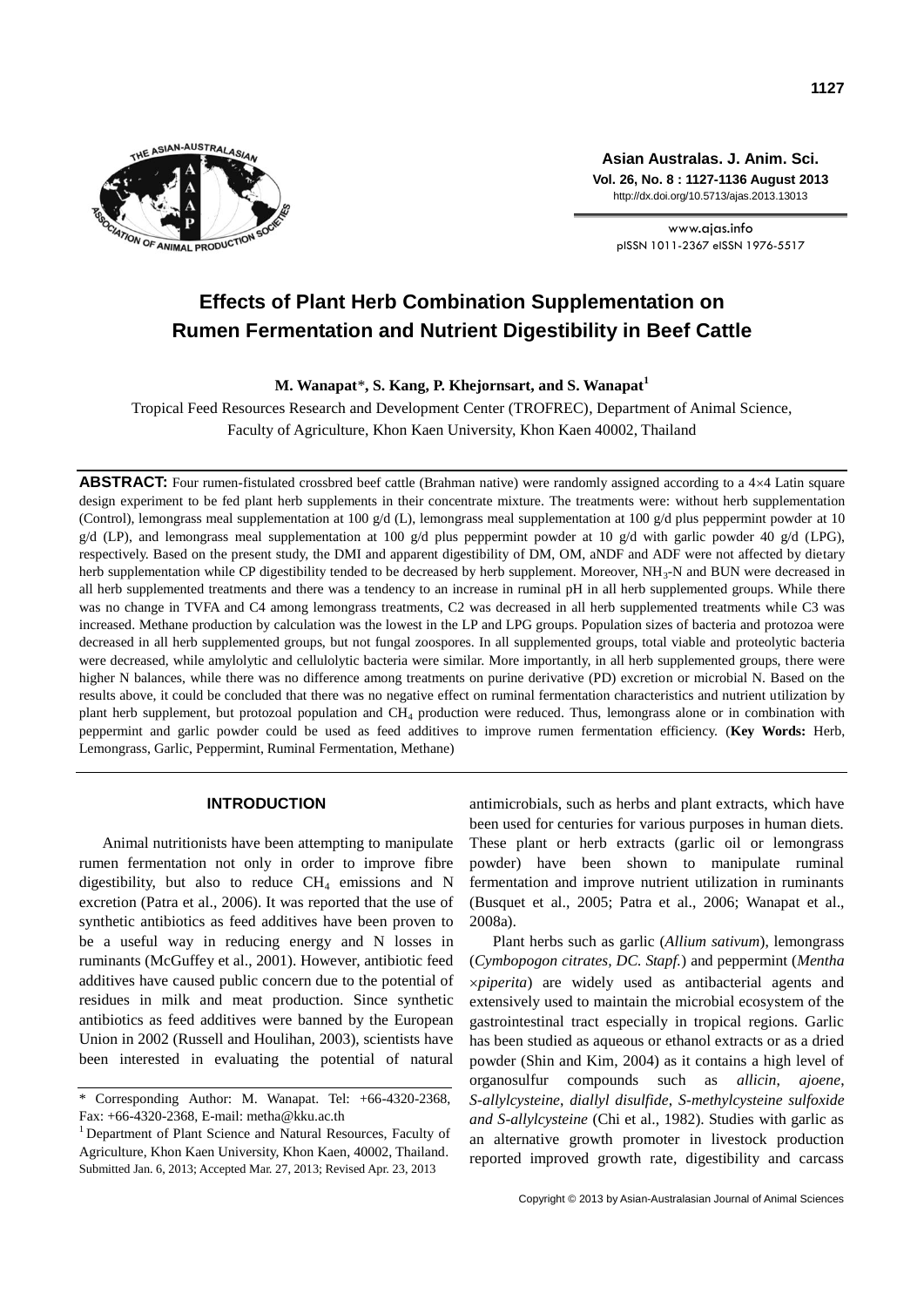traits (Bampidsis et al., 2005; Tatara et al., 2008; Kongmun et al., 2011). Lemongrass and peppermint have been reported as feed additives to improve production performance of beef and dairy cattle (Busquet et al., 2005; Hosoda et al., 2005; Yang et al., 2007) and to enhance rumen fermentation efficiency (Wanapat et al., 2008a; b; Kongmun et al., 2010). Nevertheless, there is little information on effect of garlic, lemongrass or peppermint in combination as feed additives on rumen microbial fermentation and ecology.

Therefore, the aim of this study was to evaluate supplementation of these herb combinations on feed intake, digestibility, rumen fermentation and urinary purine derivative excretion using crossbred beef cattle fed rice straw.

# **MATERIALS AND METHODS**

#### **Experimental design, diets and animals management**

Four rumen fistulated crossbred beef cattle of  $434\pm48$ kg body weight (BW) were randomly assigned to a  $4\times4$ Latin square design experiment to receive one of four of dietary treatments as: without herb (Control), lemongrass meal supplementation at 100 g/d (L), lemongrass meal supplementation at 100 g/d plus peppermint powder at 10 g/d (LP), and lemongrass meal supplementation at 100 g/d plus peppermint powder at 10 g/d and garlic powder at 40 g/d (LPG). All herbs used in this experiment were the variety from Sisaket province, Thailand. Garlic powder was prepared using Chinese garlic (Kratium Jin, Thai language), harvested at the age of 120 d after planting, while

lemongrass was harvested at 90 d. Raw garlic and lemongrass were chopped, sun-dried, milled through screen of 0.5 cm and then oven dried at  $50^{\circ}$ C before grinding through a 1 mm screen. Peppermint (Kitchen mint, *Melissa officinalis*) was sun-dried and ground through a 1 mm screen. All herds were planted on farm, collected and prepared for the entire experiment in advance.

All cattle were housed in individual pens  $(3\times5 \text{ m})$  and fed concentrate at 5 g/kg BW with urea treated rice straw (UTRS) fed *ad libitum* twice daily at 06:00 and 14:00 h. The UTRS was prepared by adding 5 kg of urea in 100 L of water which was poured over to 100 kg of air dry rice straw, sprayed onto a stack of 5 rice straw bales (approximately 20 kg/bale) and then covered with a plastic sheet for a minimum of 10 d before feeding (Wanapat et al., 2009).

Fresh clean water and mineral blocks (Table 1) were available at all time. Intake of concentrate and rice straw were measured separately and refusals were recorded daily. The experiment was conducted for four periods and each of the four periods lasted for 21 d in length, with the first 14 d as feed adaptation and intake measurement, while the last 7 d for sample collection as animals were moved to metabolism crates for total collection method.

#### **Data collection and sampling procedures**

Feed samples were collected twice a week for DM analysis. During the last 7 d of each period, samples of the concentrate mixture, UTRS, refusals, feces and urine were collected daily. Each of the feed samples during the collection days were pooled by period while feces and urine samples were pooled by each animal in each period and

**Table 1.** Ingredients and chemical compositions of the concentrate, urea treated rice straw, garlic powder, peppermint powder and lemongrass meals

|                                 | Concentrate              | UTRS <sup>a</sup> | G <sub>p</sub> | $L^c$ | P <sup>d</sup> |
|---------------------------------|--------------------------|-------------------|----------------|-------|----------------|
| Ingredients (g/kg DM)           |                          |                   |                |       |                |
| Cassava chip                    | 710                      |                   |                |       |                |
| Rice bran                       | 90                       |                   |                |       |                |
| Coconut meal                    | 50                       |                   |                |       |                |
| Palm kernel meal                | 50                       |                   |                |       |                |
| Sulphur                         | 10                       |                   |                |       |                |
| Mineral mixture                 | 10                       |                   |                |       |                |
| Molasses                        | 40                       |                   |                |       |                |
| Urea                            | 30                       |                   |                |       |                |
| Salt                            | 10                       |                   |                |       |                |
| Chemical compositions (g/kg DM) |                          |                   |                |       |                |
| Dry matter $(g/kg)$             | 940                      | 554               | 932            | 927   | 924            |
| Organic matter                  | 827                      | 872               | 964            | 867   | 875            |
| Crude protein                   | 141                      | 74                | 180            | 14    | 12             |
| Neutral detergent fibre         | 198                      | 716               | 69             | 650   | 33             |
| Acid detergent fibre            | 84                       | 526               | 52             | 427   | 173            |
| Ether extract                   | 26                       | 3                 | 14             | 16    | 12             |
| Essential oil                   | $\overline{\phantom{a}}$ |                   | 3.4            | 1.6   | 7.2            |

<sup>a</sup> Urea treated rice straw. <sup>b</sup> Garlic powder. <sup>c</sup> Lemongrass meal. <sup>d</sup> Peppermint powder.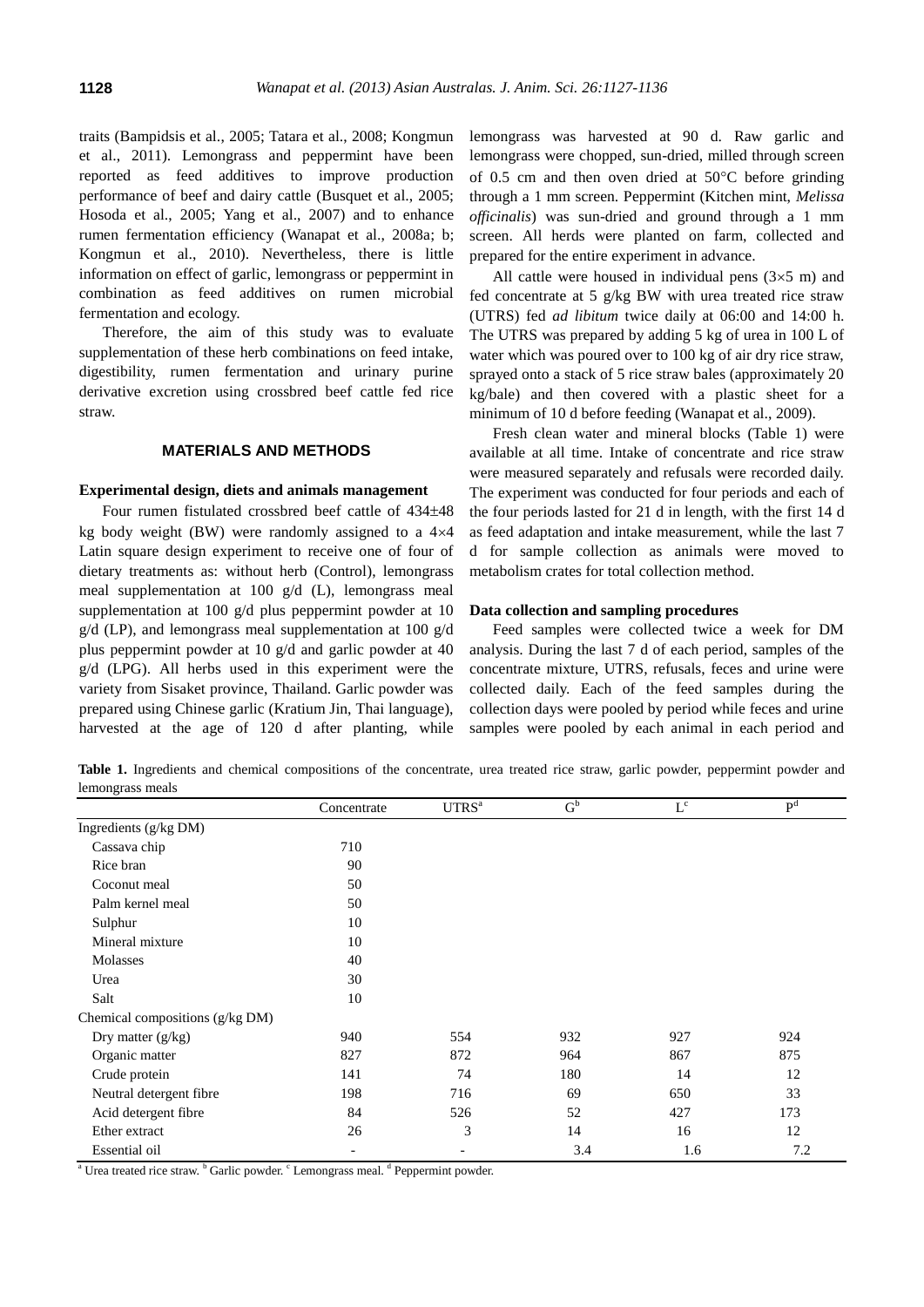stored at  $-20^{\circ}$ C for later chemical analyses. All samples were divided into two parts, which the first was for DM analyses, while the second was kept for analyses of ash, CP, EE, aNDF and ADF. Urine samples were analyzed for total N and allantoin concentrations.

At the end of each period, rumen fluid was collected at 0, 2, 4 and 6 h post feeding. Approximate 200 ml of rumen fluid were taken from the middle part of the rumen using a 60 ml hand syringe connected to a tube. Rumen fluid was immediately measured for pH using a portable pH meter (HANNA instrument HI 8424 microcomputer, Singapore). Rumen fluid samples were filtrated through 4 layers of cheesecloth and subsamples were divided into 3 portions; the first 45 ml was transferred to a plastic bottle to which 5 ml of 1 M  $H_2SO_4$  had been added to stop microbial fermentation and then centrifuged at  $3,000 \times g$  for 10 min. About 25 ml of supernatant were collected and analyzed for  $NH<sub>3</sub>-N$  and total VFA (TVFA). The second portion was 1 ml of rumen fluid which was transferred to a plastic bottle to which 9 ml of 10 ml/L formalin solution (1:9 v/v, rumen fluid: 10 ml/L formalin) had been added and then stored at 4C for measurement of bacteria, fungal zoospores and the protozoal population. The third portion (10 ml) was used for viable bacteria count (cellulolytic, proteolytic, amylolytic and total viable bacteria).

A 10 ml blood sample was drawn from the jugular vein at the same time as rumen fluid was collected. Blood samples were immediately placed on ice and transported to the laboratory and refrigerated at  $4^{\circ}$ C for 1 h. Blood plasma was separated from the whole blood by centrifuge at  $3,500 \times g$  for 20 min. Plasma was collected and stored at - $20^{\circ}$ C for later blood urea N (BUN) analysis.

#### **Analytical procedures**

Feeds, refusals and fecal samples were dried at  $60^{\circ}$ C and ground through a 1 mm screen using a Cyclotech Mill, (Tecator, Sweden) and then analyzed using standard methods of AOAC (1995) for DM (ID 967.03), ash (ID 942.05) and EE (ID 954.02). Acid detergent fiber was determined according to the AOAC method (1995; ID 973.18) and expressed inclusive of residual ash. The aNDF was estimated according to Van Soest et al. (1991) with addition of  $\alpha$ -amylase, but without sodium sulphite, and the results were expressed with residual ash. Total N was determined according to AOAC (1995; ID 984.13).

Ruminal  $NH<sub>3</sub>-N$  concentration was analyzed by Kjeltech Auto 1030 Analyzer (AOAC, 1995; ID 973.18), while ruminal VFA production was analyzed using High Pressure Liquid Chromatography (HPLC, Water and Novapak model 600E; water mode l484 UV detector; column novapak C18; column size 3.9 mm×300 mm; mobile phase 10 mM  $H_2PO_4$  (pH 2.5)) according to Samuel et al. (1997). Rumen fluid was used for total direct counts of bacterial, protozoa and fungal zoospores using methods of Galyean (1989) by haemacytometer (Boeco, Singapore). The fluid sample was diluted using autoclave distilled water as a medium by 100, 10, and 10 times, and counted using  $10\times40$ ,  $10\times40$ , and  $10\times10$  ocular×objective of a microscope for bacteria fungal zoospores and protozoa, respectively, according to the method of Galyean (1989). Groups of bacteria (*i.e*., cellulolytic, proteolytic, amylolytic and total viable bacteria counts) were measured using the Hungate (1969) roll-tube technique. Total viable counts of bacteria were determined in roll tubes on a complete medium (Hobson, 1969), while numbers of cellulolytic bacteria were estimated as the most probable number using cellulose medium (Hobson, 1969). In addition, while the population of proteolytic bacteria were determined using casein medium, the population of amylolytic bacteria were estimated using starch medium (Hobson, 1969). Culture methods were based on those described by Hungate (1969). The blood urea nitrogen (BUN) was measured according to Crocker (1967).

During last 7 d of each period, urine was collected twice daily. To avoid N losses, urine was collected in a container acidified with 3 mol/L sulphuric acid. Urinary allantoin was determined by HPLC (Chen et al., 1993). The amount of microbial purine absorbed was calculated from urinary purine derivative (PD) excretion according to Chen and Gomes (1995) as:  $Y = 0.85X + 0.385BW^{0.75}$ .

The supply of microbial N was estimated as: Microbial N (MN) (g/d) =  $X \times 70/(0.116 \times 0.83 \times 1{,}000) = 0.727 \times X$ where: X and Y are absorption and excretion of PD in mmol/d, respectively. Efficiency of microbial N synthesis (EMNS) was calculated as: EMNS = MN  $(g/d)/DOMR$ where:  $DOMR =$  apparently digested OM in the rumen (650) g/kg digestible OM intake).

#### **Statistical analysis**

All data were analyzed according to a  $4\times4$  Latin square design using the SAS (1996) GLM procedure according to the model:  $Y_{ijk} = \mu + M_i + A_j + P_k + \varepsilon_{ijk}$ ; where:  $Y_{ijk}$ , observation from cattle *j*, receiving diet *i*, in period  $k$ ;  $\mu$ , the overall mean;  $M_i$ , effect of herbs supplementation ( $i = 1, 2, 3, 4$ ),  $A_j$ , the effect of cattle ( $j = 1, 2, 3, 4$ ),  $P_k$ , the effect of period  $(k = 1, 2, 3, 4)$ , and  $\varepsilon_{ijk}$  residual effect. Main effects of treatment, cattle and period were included in the model with the residual used as the error term. Results are presented as mean values with the standard error of the means. Orthogonal contrasts were used to compare treatment means of control verses supplemented groups and type of supplementation.

#### **RESULTS**

## **Chemical composition of feed**

Experimental feed and their chemical compositions are shown in Table 1. The mixture of concentrate, consisting of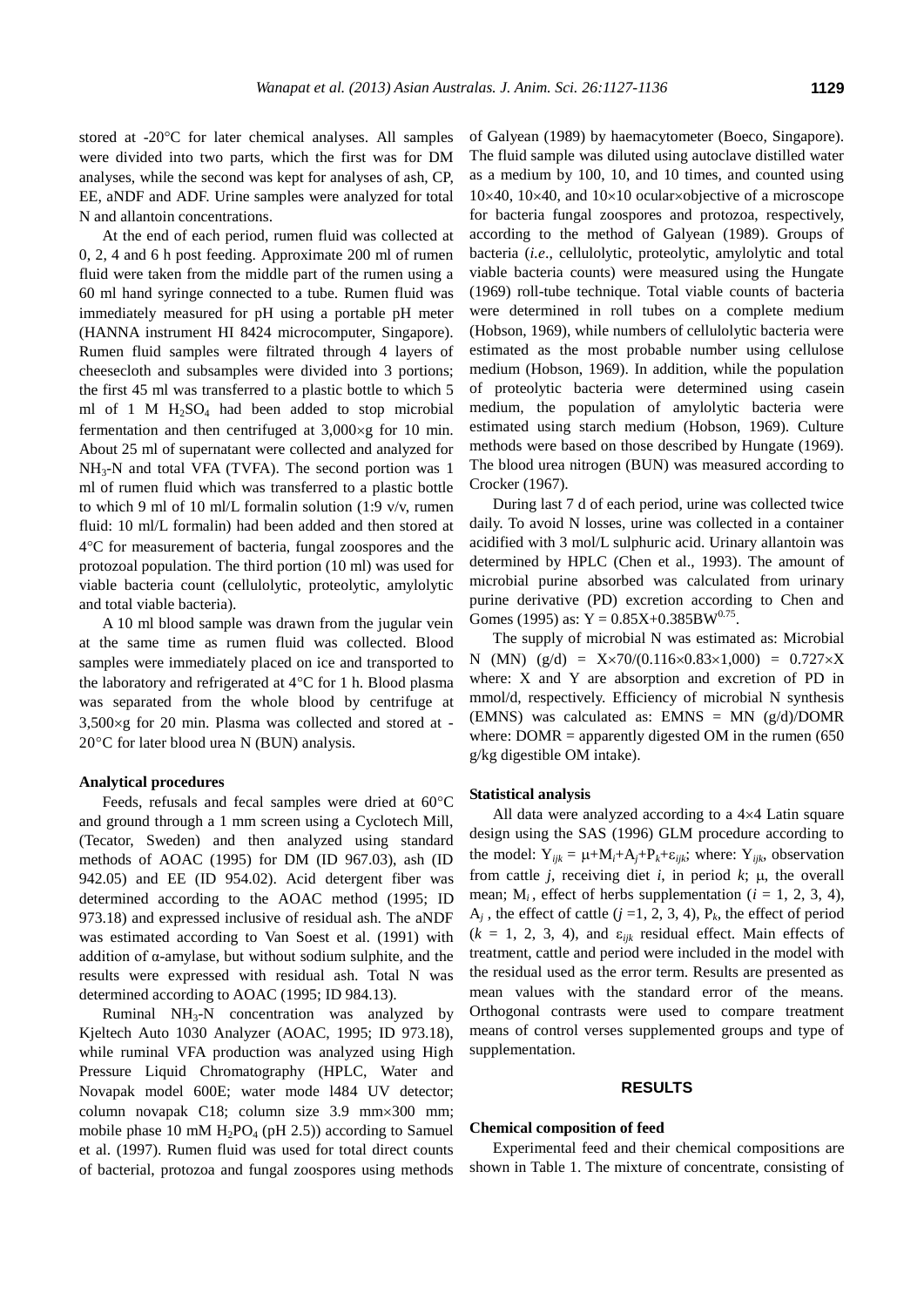|                      | Treatment $(g/d)^a$ |       |       |       | <b>SEM</b> | Contrast p    |              |               |
|----------------------|---------------------|-------|-------|-------|------------|---------------|--------------|---------------|
|                      | C                   | L     | LP    | LPG   |            | $C$ vs $Supb$ | L vs LP, LPG | $LP$ vs $LPG$ |
| Ruminal pH           | 6.54                | 6.73  | 6.81  | 6.90  | 0.08       | 0.06          | 0.13         | 0.96          |
| $NH_{3}$ -N (mg/dl)  | 22.8                | 21.2  | 18.7  | 18.3  | 0.53       | 0.01          | 0.09         | 0.19          |
| BUN (mg/dl)          | 13.4                | 11.2  | 9.8   | 9.5   | 0.73       | 0.02          | 0.06         | 0.34          |
| Total VFAs (mmol/L)  | 109.1               | 105.0 | 102.0 | 101.9 | 2.47       | 0.51          | 0.99         | 0.76          |
| VFA, mol/100 mol     |                     |       |       |       |            |               |              |               |
| Acetate $(C2)$       | 73.2                | 70.0  | 66.7  | 66.9  | 0.50       | 0.02          | 0.04         | 0.96          |
| Propionate $(C3)$    | 22.7                | 22.6  | 22.8  | 23.2  | 0.47       | 0.04          | 0.27         | 0.67          |
| Butyrate $(C4)$      | 13.2                | 12.4  | 12.4  | 11.7  | 0.28       | 0.33          | 0.95         | 0.75          |
| $C2:C3$ ratio        | 3.2                 | 3.1   | 2.9   | 2.9   | 0.07       | 0.01          | 0.13         | 0.20          |
| $CH_4^c$ (ml/100 ml) | 29.3                | 28.8  | 28.1  | 27.9  | 0.33       | 0.04          | 0.05         | 0.18          |

**Table 2.** Influence of lemongrass, peppermint and garlic supplementation on ruminal pH, blood urea N and rumen fermentation characteristics in cattle

 $^{\circ}$ C = Control; L = Lemongrass meal; LP = Lemongrass meal and peppermint powder; LPG = Lemongrass meal plus peppermint and garlic powder.

<sup>b</sup>Supplemented diets. <sup>c</sup>Calculated according to Moss et al. (2000) as: CH<sub>4</sub> production = 0.45 (C2)-0.275 (C3)+0.4 (C4).

available local feeds such as energy source (cassava chips), protein sources (rice bran, coconut meal and palm kernel meal) and non-protein N (urea), had a higher quality in terms of CP and were low in fiber (141 and 198 g/kg DM, respectively). The mean CP level of G was the highest among all herbs followed by L and P (180, 14 and 12  $g/kg$ ) DM, respectively). Meanwhile, both G and L contained a much higher level of aNDF as well as ADF when compared with P. However, there was a similarity of EE contained in all herbs. On the other hand, the nutritive value of rice straw was improved by urea treatment. The UTRS contained CP at 74 g/kg and fiber fraction at 716 and 526 g/kg; aNDF and ADF, respectively.

#### **Rumen fermentation and blood metabolites**

The effects of various herb supplementation in the concentrate diet on rumen fermentation and blood metabolites are presented in Table 2. The results showed that ruminal pHs were not affected by herb supplement and were at  $pH = 6.5$  to 6.9. However, there was a tendency to increase ruminal pH as animals were supplemented with herds ( $p = 0.06$ ), especially in herb combination treatment

(LPG). On the other hand, ruminal  $NH<sub>3</sub>-N$  and BUN concentration were significantly decreased by herb supplements ( $p<0.05$ ). All herb supplemented treatments ( $L$ , LP and LPG) had lower concentrations of  $NH<sub>3</sub>-N$  and BUN (18.3 to 21.2 and 9.5 to 11.2 mg/dl, respectively) than in the control treatment (22.8 and 13.4 mg/dl, respectively). However, there was no difference among the three herb supplements on  $NH<sub>3</sub>-N$  and BUN. In this study, there were no significant differences (p>0.05) in total VFA and C4 concentration when animals were supplemented with and without herbs. In contrast, while C2 concentration was significantly decreased by herb supplementation ( $p = 0.02$ ), C3 concentration was slightly increased ( $p = 0.04$ ). As a consequence, the C2:C3 ratio was decreased in herb supplementation. In addition, based on the calculation, methane production  $(CH<sub>4</sub>)$  was lower in herb supplemented treatments as compared to control  $(p = 0.04)$  and tended to show the lowest value in the herb combination group (LPG  $= 27.9$  ml/100 ml) (p  $= 0.05$ ).

#### **Rumen microorganism population**

As shown in Table 3, bacterial and protozoal counts

|                                 | Treatment $(g/d)^a$ |     |     |     |            | Contrast p    |              |           |  |
|---------------------------------|---------------------|-----|-----|-----|------------|---------------|--------------|-----------|--|
|                                 | C                   |     | LP  | LPG | <b>SEM</b> | $C$ vs $Supb$ | L vs LP, LPG | LP vs LPG |  |
| Ruminal microbesxcell/ml        |                     |     |     |     |            |               |              |           |  |
| Bacteria, $\times 10^{11}$      | 7.6                 | 7.2 | 3.8 | 3.1 | 1.13       | < 0.01        | 0.06         | 0.10      |  |
| Protozoa, $\times 10^5$         | 7.8                 | 5.7 | 4.8 | 5.0 | 0.99       | 0.04          | 0.16         | 0.41      |  |
| Fungal zoospores, $\times 10^4$ | 8.3                 | 8.2 | 9.0 | 7.9 | 0.25       | 0.10          | 0.56         | 0.38      |  |
| Viable bacteria (CFU/ml)        |                     |     |     |     |            |               |              |           |  |
| Total, $\times 10^{10}$         | 5.1                 | 4.1 | 1.8 | 2.2 | 0.32       | 0.02          | 0.07         | 0.09      |  |
| Amylolytic, $\times 10^7$       | 9.1                 | 7.6 | 7.2 | 8.0 | 2.01       | 0.11          | 0.54         | 0.92      |  |
| Proteolytic, $\times 10^7$      | 10.0                | 6.3 | 6.4 | 5.3 | 1.21       | < 0.01        | 0.09         | 0.25      |  |
| Cellulolytic, $\times 10^8$     | 3.8                 | 2.0 | 4.2 | 3.7 | 0.78       | 0.10          | 0.62         | 0.73      |  |

**Table 3.** Effect of lemongrass, peppermint and garlic supplementation on populations of rumen microbes

 $a^C =$ Control; L = Lemongrass meal; LP = Lemongrass meal and peppermint powder; LPG = Lemongrass meal plus peppermint and garlic powder. <sup>b</sup> Supplemented diets.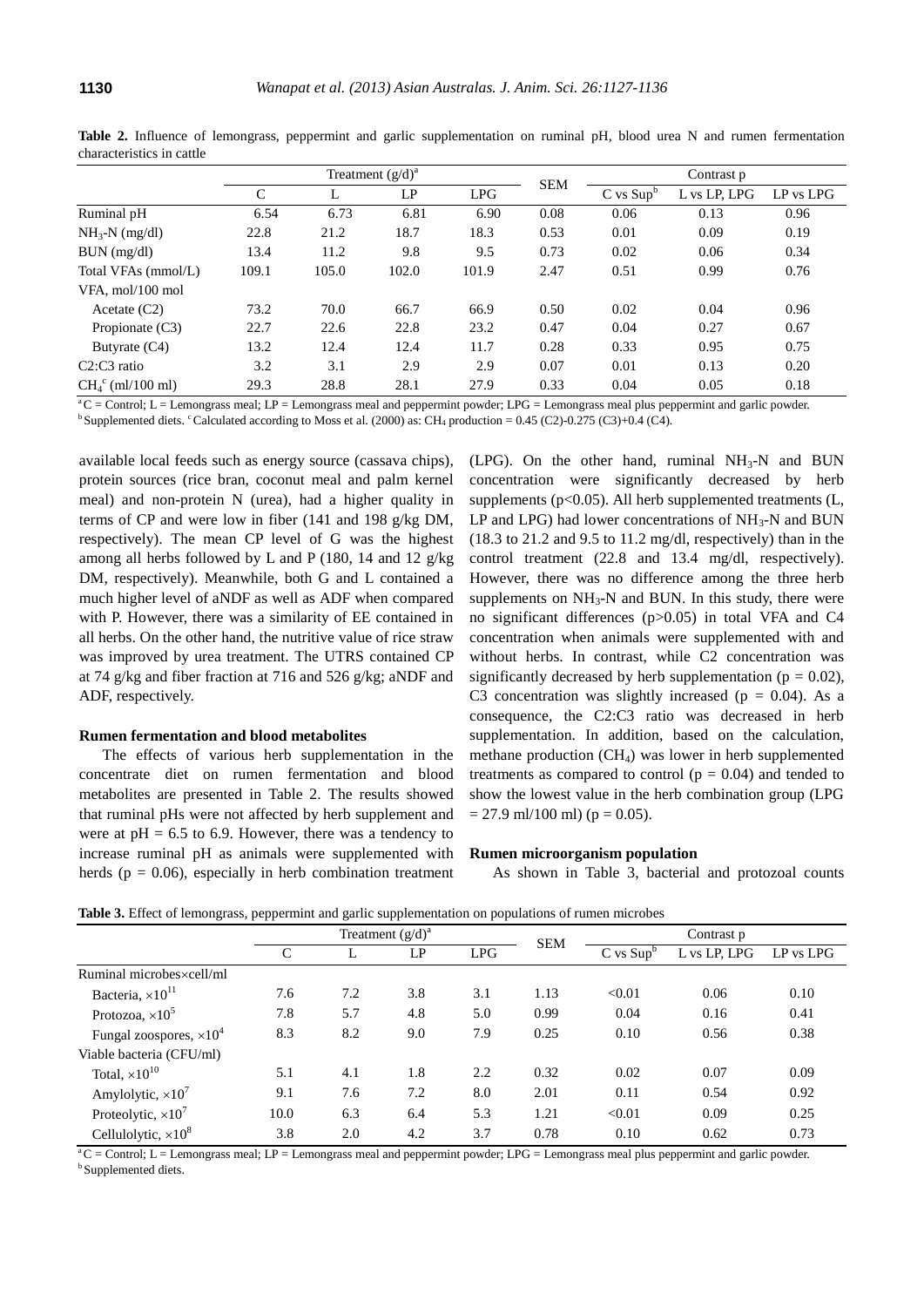were found to be different  $(p<0.05)$  between all treatments while fungal zoospores were not affected by herb supplementation (p>0.05). The treatments with herb supplementation had lower ruminal protozoal and bacterial populations than control. Moreover, viable total bacterial count and proteolytic bacteria were decreased by herb supplements (p<0.05) while cellulolytic and amylolytic bacteria were similar among treatments  $(p>0.05)$ . The herb supplemented treatments were lower in total bacterial count and proteolytic bacteria as compared to the control treatment. The lowest values were observed in herb combination groups (LP and LPG). However, cellulolytic and amylolytic bacteria were not affected and ranged at 2.0-  $3.8 \times 10^8$  and  $7.2 - 9.1 \times 10^7$  cell/ml, respectively.

## **Feed intake and apparent nutrient digestibility**

Table 4 presents the data on daily feed intakes and nutrient digestibility as affected by herb supplementation. There was no significant difference among treatments on roughage and concentrate intake; thus resulting in a similarity of total feed intake  $(p>0.05)$  and the values were stable at 7.1 to 7.5, 2.1 to 2.2 and 9.3 to 9.6 kg/d, respectively. Moreover, there were no significant differences in apparent digestibility of DM, OM, aNDF and ADF among treatments  $(p>0.05)$  while CP digestibility was different (p<0.05). Digestibility of CP was the highest in the L supplemented treatment (0.65 kg/kg) and the lowest was found in the LPG supplemented group (0.53 kg/kg).

#### **Nitrogen utilization and purine derivatives**

There were no differences among all treatments on total N intake (p>0.05) and the values ranged from 133.7 to 136.2 g/d (Table 5). Moreover, fecal N was not affected by herb supplements while urinary N was decreased in herb supplemented groups, especially in the herb combination ( $p<0.05$ ). The lowest value of urinary N was in LPG (19.7)  $g/d$ ) while the highest was in control (32.9  $g/d$ ). Furthermore, the results revealed a significant increase in N balance (both absorption and retention) in all herb supplemented treatments ( $p<0.05$ ). The highest values of N absorption and retention were in L treatment; 94.4 and 73.3 g/d, respectively. There were no differences of allantoin excretion and absorption among treatments (p>0.05). In addition, microbial N supply (MNS) and efficiency of microbial N synthesis (EMNS) were not influenced by herb as compared to the control  $(p>0.05)$ .

# **DISCUSSION**

## **Chemical composition of feed**

Concentrate mixture was formed using available local feed resources and was well consumed by all animals during the whole experimental periods. Rice straw contained low CP and high non-structural carbohydrate as reported by Wanapat et al. (2009). However, the nutritive value of rice straw had been improved by urea treatment in this study up to 74 g/kg DM. Moreover, urea treatment could decrease the proportion of aNDF and ADF content in rice straw to 716 and 526 g/kg DM, respectively. These values were similar to those in earlier reports by Wanapat et al. (2009) and Mapato et al. (2010) where 5% urea treatment was used to improve the nutritive values of rice straw. On the other hand, the mean CP level of G was the highest among all herbs following by L and P (180, 14 and

**Table 4.** Influence of lemongrass, peppermint and garlic supplementation on dry matter intake and apparent nutrient digestibility

|                                | Treatment $(g/d)^a$ |      |       |            |            | Contrast p    |              |           |
|--------------------------------|---------------------|------|-------|------------|------------|---------------|--------------|-----------|
|                                | $\mathsf{C}$        | L    | LP    | <b>LPG</b> | <b>SEM</b> | $C$ vs $Supb$ | L vs LP, LPG | LP vs LPG |
| Dry matter intake              |                     |      |       |            |            |               |              |           |
| <b>UTRS</b> intake             |                     |      |       |            |            |               |              |           |
| kg/d                           | 7.3                 | 7.3  | 7.5   | 7.1        | 0.06       | 0.41          | 0.12         | 0.13      |
| g/kg B $W^{0.75}$              | 77.8                | 75.8 | 80.0  | 75.5       | 2.05       | 0.78          | 0.55         | 0.15      |
| Concentrate intake             |                     |      |       |            |            |               |              |           |
| kg/d                           | 2.1                 | 2.2  | 2.1   | 2.2        | 0.06       | 0.98          | 0.67         | 0.26      |
| g/kg B $W^{0.75}$              | 22.7                | 22.9 | 22.7  | 22.8       | 0.15       | 0.95          | 0.68         | 0.26      |
| Total intake                   |                     |      |       |            |            |               |              |           |
| kg/d                           | 9.4                 | 9.5  | 9.6   | 9.3        | 0.35       | 0.23          | 0.15         | 0.12      |
| g/kg B $W^{0.75}$              | 96.8                | 99.9 | 102.2 | 98.1       | 2.14       | 0.54          | 0.12         | 0.19      |
| Apparent digestibility (kg/kg) |                     |      |       |            |            |               |              |           |
| Dry matter                     | 0.61                | 0.67 | 0.60  | 0.61       | 0.027      | 0.32          | 0.45         | 0.77      |
| Organic matter                 | 0.74                | 0.72 | 0.63  | 0.65       | 0.024      | 0.15          | 0.39         | 0.83      |
| Crude protein                  | 0.60                | 0.65 | 0.57  | 0.53       | 0.064      | 0.05          | 0.01         | 0.62      |
| Neutral detergent fibre        | 0.65                | 0.69 | 0.59  | 0.56       | 0.013      | 0.17          | 0.37         | 0.85      |
| Acid detergent fibre           | 0.54                | 0.57 | 0.54  | 0.53       | 0.002      | 0.14          | 0.35         | 0.67      |

<sup>a</sup>C = Control; L = Lemongrass meal; LP = Lemongrass meal and peppermint powder; LPG = Lemongrass meal plus peppermint and garlic powder. **b** Supplemented diets.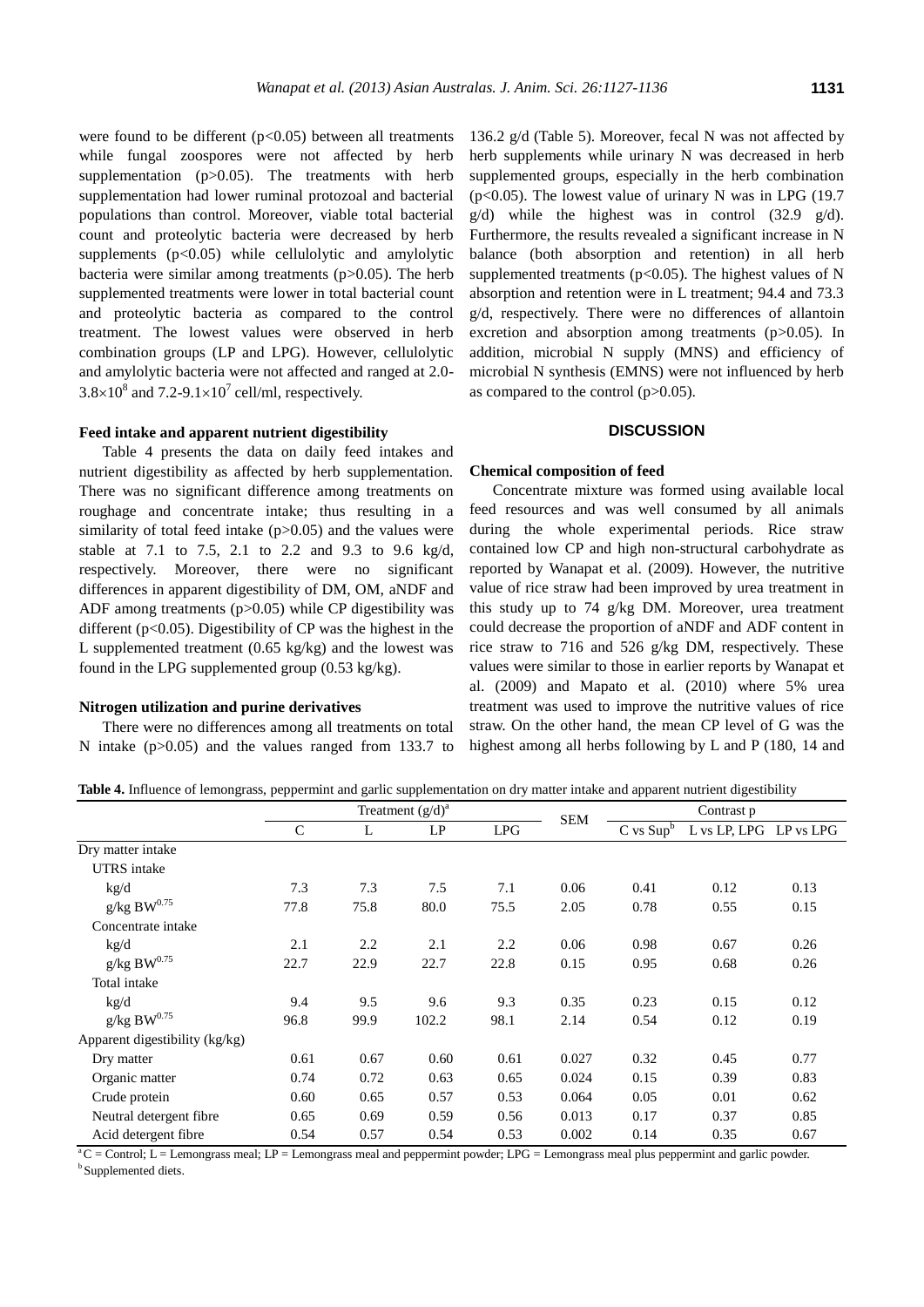|                                    | Treatment $(g/d)^a$ |       |       |       |            | Contrast p    |                        |      |
|------------------------------------|---------------------|-------|-------|-------|------------|---------------|------------------------|------|
|                                    | $\mathcal{C}$       | L     | LP    | LPG   | <b>SEM</b> | $C$ vs $Supb$ | L vs LP, LPG LP vs LPG |      |
| N utilization $(g/d)$              |                     |       |       |       |            |               |                        |      |
| Intake                             | 133.8               | 136.1 | 136.2 | 133.7 | 4.50       | 0.10          | 0.34                   | 0.64 |
| Excretion                          |                     |       |       |       |            |               |                        |      |
| Fecal                              | 42.4                | 41.7  | 45.7  | 43.8  | 5.14       | 0.18          | 0.87                   | 0.95 |
| Urinary                            | 32.9                | 21.1  | 29.0  | 19.7  | 0.63       | 0.04          | 0.15                   | 0.23 |
| Balance                            |                     |       |       |       |            |               |                        |      |
| Absorption                         | 91.4                | 94.4  | 90.5  | 89.9  | 2.01       | 0.03          | 0.37                   | 0.78 |
| Retention                          | 58.5                | 73.3  | 61.5  | 70.2  | 2.56       | 0.01          | 0.04                   | 0.05 |
| Purine derivative (mmol/d)         |                     |       |       |       |            |               |                        |      |
| Excretion                          | 167.9               | 162.9 | 159.7 | 159.3 | 7.25       | 0.94          | 0.35                   | 0.32 |
| Absorption                         | 160.9               | 155.0 | 151.3 | 150.8 | 8.18       | 0.17          | 0.39                   | 0.33 |
| MN supply $(g N/d^c)$              | 117.0               | 112.7 | 110.0 | 109.6 | 2.55       | 0.16          | 0.15                   | 0.25 |
| $EMNSd$ (g N/kg OMDR) <sup>e</sup> | 46.8                | 45.1  | 44.0  | 43.9  | 3.83       | 0.29          | 0.11                   | 0.98 |

**Table 5.** Effect of herb dietary on N balance and urinary purine derivatives in cattle

 $a<sup>a</sup>C =$ Control; L = Lemongrass meal; LP = Lemongrass meal and peppermint powder; LPG = Lemongrass meal plus peppermint and garlic powder.

 $b$ Supplemented diets.  $c$  Microbial N supply.  $d$  Efficiency of microbial protein supply (g N/kg OMDR).

<sup>e</sup>DOMR = Digestible OM apparently fermented in the rumen (assuming that rumen digestion was 650 g/kg OM of digestion in the total tract, DOMR = DOMI×0.65; DOMI = Digestible OM intake).

12 g/kg DM, respectively). These values were similar to the report of Wanapat et al. (2008a, b), but the CP of G was slightly lower than the value reported by Kongmun et al. (2010) (229 g/kg), possibly due to the difference between variety and age of the herbs. Meanwhile, both G and L contained a much higher level of aNDF as well as ADF when compared with P. It was similar to those reported by Wanapat et al. (2008a, b) and Kongmun et al. (2010).

# **Rumen fermentation and blood metabolites**

In the present finding, ruminal pH tended to be increased in the herb supplemented groups. However, it was in contrast to the finding of Yang et al. (2007) and Wanapat et al. (2008a, b) who reported that ruminal pH was not affected by garlic powder or lemongrass meal supplementation while other researchers have observed that peppermint supplementation decreased ruminal pH (Ando et al., 2003; Hosoda et al., 2006). Moreover, this study revealed that  $NH<sub>3</sub>-N$  and BUN concentrations were significantly decreased by herb supplementation, which was consistent with the finding of Ando et al. (2003) and Busquet et al. (2006). However, ruminal  $NH<sub>3</sub>-N$ concentrations in the present study were in normal range as reported by Wanapat and Pimpa (1999). Supplementation with lemongrass and garlic powder decreased ruminal NH<sub>3</sub>-N and plasma urea N in the study of Wanapat et al. (2008a, b). Similarly, supplementation of essential oil from peppermint herb or high essential oil at 3,000 mg/L significantly decreased  $NH<sub>3</sub>-N$  concentration (Ando et al., 2003; Busquet et al., 2006). Ruminal  $NH<sub>3</sub>-N$  is a major source of N for microbial protein synthesis (Bryant, 1974; Erdman et al., 1986). Moreover, decreasing rumen  $NH<sub>3</sub>-N$ concentrations also resulted in decreasing concentrations of

plasma urea N. Concentrations of plasma urea N are highly correlated with the concentration of  $NH<sub>3</sub>$  production in the rumen (Preston et al., 1965; Lewis, 1957). It could be due to the effect of essential oil contained in each herb used in this study, which affected microbial growth and fermentation. Therefore, in the present result the proteolytic bacterial number was decreased with herb treatments. There is considerable evidence that essential oils may affect rumen microbial fermentation (McIntosh et al., 2000; McEwan et al., 2002). Wallace et al. (2002) suggested that the main mechanism of action of essential oils was the inhibition of bacterial attachment to feed particles, and subsequently, NH<sup>3</sup> production (deamination) from AA decreased. This effect was mediated by the effects of essential oils particularly on hyper-NH3-producing bacteria. McEwan et al. (2002) reported that addition of essential oils resulted in a reduction in the number and diversity of hyper- $NH_3$ producing bacteria, resulting in decreased rate of NH<sub>3</sub> production from AA. Reduction in protein degradation suggests that at least a part of the effects of essential oils can be attributed to decreased proteolysis (Molero et al., 2004). A decrease in ruminal  $NH<sub>3</sub>-N$  and BUN could provide ruminal by-pass protein as an alteration effect of rumen deamination (Wallace et al., 1994; Newbold et al., 2004; Cardozo et al., 2005). Generally, when proteins can be protected from ruminal deamination, ammonia declines and ruminants would have more amino acids available in the lower gut. Moreover, this agrees with the finding of Cardozo et al. (2004) who reported that garlic oil used in continuous culture reduced  $NH<sub>3</sub>-N$ , but increased peptide and amino acid N concentrations which suggested that the deamination was inhibited.

The results in this study did not show any significant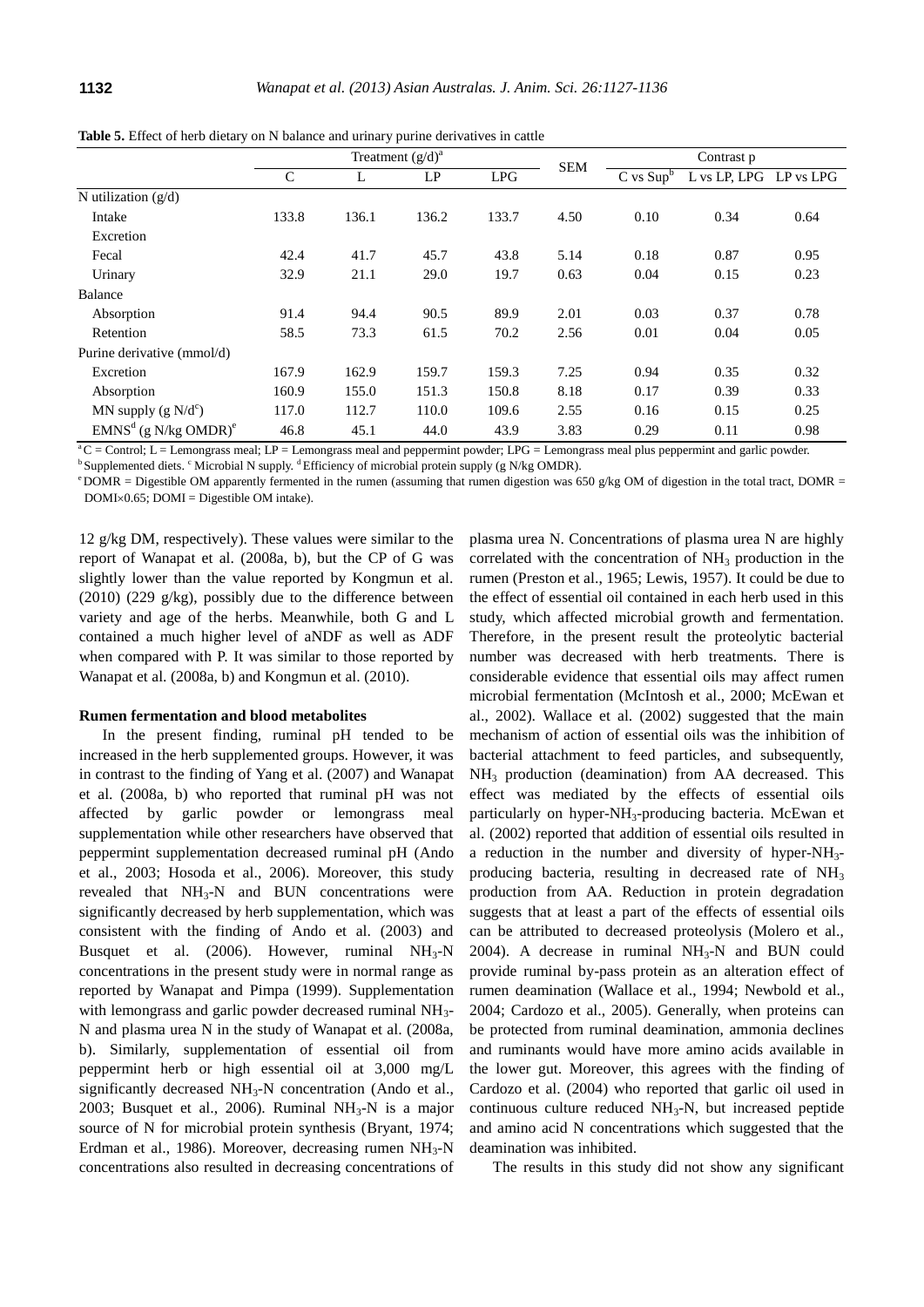difference in total VFA and C4 concentration while C2 was decreased and C3 was increased by herb supplementation. Similar to the present result, Wanapat et al. (2008b) found that the use of G alone as a supplement did not affect total VFA, but increased C3 concentration. Moreover, Ando et al. (2003), Hosoda et al. (2006) and Wanapat et al. (2008a) also reported that supplementation of L in the diets did not change the VFA concentration. This was also supported by the finding of Busquet et al. (2005) who have shown that garlic oil supplementation decreased C2, but increased C3 as found in the present study. In the present study, the total bacterial population was changed by herb supplement without an affect on total VFA production. This could be due to many essential oils having dose-dependent effects on bacteria, protozoa, and fungi (Greathead, 2003). However, gram-positive bacteria appeared to be more susceptible to inhibition by plant essential oil compounds than did gramnegative bacteria (Davidson and Naidu, 2000). Therefore, there was no effect on fiber digestion due to the gramnegative bacteria playing the major role in fiber digestion. This means there was no effect on VFA production by herb supplementation. The lack of an effect of essential oils has been related to the presence of an outer membrane on gramnegative organisms, which endows them with a hydrophilic surface that acts as a strong impermeability barrier (Nikaido, 1994). Meanwhile, Hosoda et al. (2006) reported the same result as the present finding that supplementation of peppermint in early lactating dairy cows had no effect on TVFA. On the other hand, herb supplementation reduced CH<sup>4</sup> and this was similar to the finding of Kongmun et al. (2010). Moreover, Agarwal et al. (2009) also found that rumen CH<sup>4</sup> was reduced in a peppermint oil supplemented group. According to  $\emptyset$  rskov et al. (1991), the shift in ruminal VFAs and reduction of  $CH<sub>4</sub>$  would improve rumen fermentation efficiency especially energy economy in the host ruminants.

# **Rumen microorganism population**

In the present result, ruminal protozoa and bacterial populations were decreased by herb supplementation while fungal zoospores were not affected. These findings were consistent with the work of Wanapat et al. (2008a) who found that ruminal microbial and total viable count were decreased by the high level of lemongrass supplementation. This may be due to the effects of essential oil from herbs, which changed the diversity of rumen microorganism. Many essential oils have dose-dependent effects on bacteria, protozoa, and fungi (Greathead, 2003). The correlation between plant extract and protozoa number might be explained by the low capability of permeable properties of their cell membrane. Using peppermint oil or garlic powder diets, Agarwal et al. (2009) and Kongmun et al. (2010) reported that the numbers of protozoa were reduced while

cellulolytic bacteria increased. Wanapat et al. (2008b) also reported the same result with garlic powder supplementation which tended to decrease the protozoal and bacterial populations, while the fungal zoospore population was not affected. The activity of herbs affects electron transport, ion gradients, protein translocation, phosphorylation steps, and other enzyme-dependent reactions, causing the affected bacteria to lose chemiosmotic control (Ultee et al., 1999). In our study, supplementation of herbs decreased bacterial populations, possibly due to decreases of gram-positive bacteria.

Moreover, herb additives had an effect on viable total bacterial counts and proteolytic bacteria in this study. The reduction of proteolytic bacteria in L, LP or LPG supplementation groups was correlated with a lower ruminal  $NH<sub>3</sub>-N$  concentration. However, the herb additive showed no effect on the populations of cellulolytic and amylolytic bacteria. Therefore, the present result showed no effect on VFA production and digestibility, especially fiber digestion. Similarly, Wallace et al. (2002) reported that hyper-NH3-producing bacteria as proteolytic bacteria group were the most sensitive of rumen bacteria to essential oil in pure culture. Protozoal populations were decreased with herb supplementation in the diets especially in herb combination group. In agreement with these observations, Ando et al. (2003) reported that supplementation of essential oil from peppermint decreased protozoal population significantly.

#### **Feed intake and apparent digestibility of nutrients**

Herb supplementation had no effect on DMI and nutrient digestibility, except CP, in the present study. This agrees with Benchaar et al. (2007) and Yang et al. (2007) who found no change in DMI when dairy cows were fed with the mixture of essential oil compounds or garlic oil. In addition, Wanapat et al. (2008a, b) found that G and/or L supplementation did not affect DMI of beef cattle as compared to a control group. Similarly, Benchaar et al. (2007) and Hosoda et al. (2006) also support the present finding with their studies that showed DMI did not change with mixtures of essential oil compounds supplemented at 750 mg/d in dairy cows and lemongrass leaf in dairy steers, respectively. In contrast, Cardozo et al. (2005) found that the combination of *cinnamaldehyde* at 18 mg/d and *eugenol* at 90 mg/d reduced total DMI in beef cattle. This contrast to the present study may be due to the use of herb supplementation in the powder and oil form and the concentration of the compound.

The present results of no change of nutrient digestibility were consistent with the previous findings of Castillejos et al. (2006), Hosoda et al. (2006) and Wanapat et al. (2008a, b) which reported that nutrient digestibility did not change when animals were supplemented with plant herbs.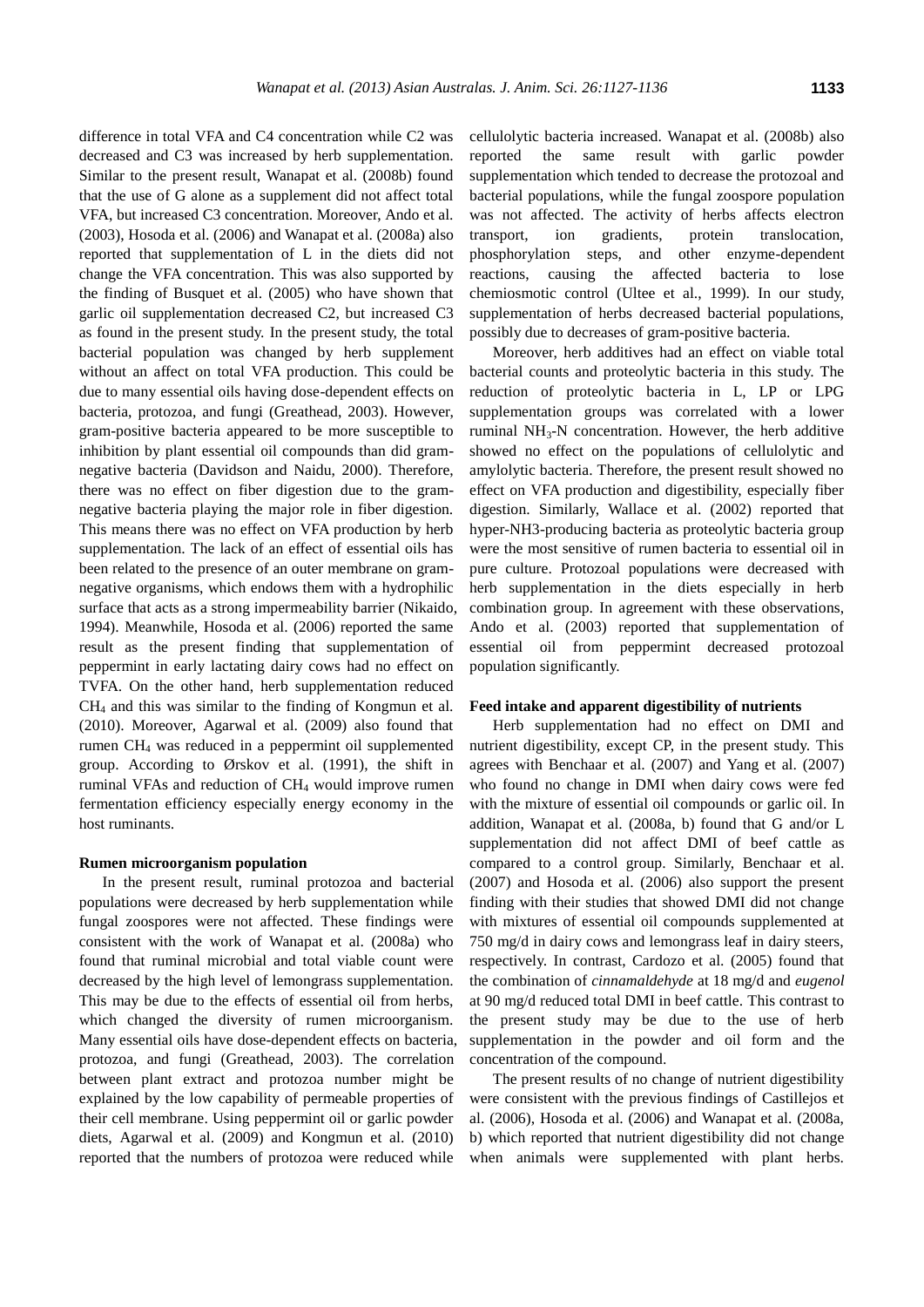According to Busquet et al. (2005), true digestibility of DM, OM, aNDF and ADF were not affected by garlic oil supplementation. On the other hand, Ando et al. (2003) reported that supplementation with peppermint could increase nutrient digestibility which contrasts with the present findings. In addition, the work of Yang et al. (2007) showed that feeding garlic oil to dairy cattle could increase ruminal DM and OM digestibility and Kongmun et al. (2010) showed that garlic powder supplementation at 16 mg/d did affect *in vitro* true digestibility. In the present finings, apparent digestibility of CP tended to decrease in the herb supplemented animals and this was in the agreement with earlier observations which showed that supplementations of lemongrass or garlic powder could decrease CP digestibility (Wanapat et al., 2008a, b).

#### **Nitrogen utilization and purine derivatives**

The total N intake and fecal N excretion were found to be similar in all treatments, but urinary N excretion was decreased in animals supplemented with herbs, especially in the LPG treatment. Wanapat et al. (2008b) reported a result similar to the present study in that there was no effect of herb supplementation on N intake as well as N excretion. This was consistent with Kearl (1982) that endogenous loss from the digestive tract may not be different in each animal; therefore, fecal N in each animal was similar as all animals were fed the same amount diet. Moreover, it was observed that positive N retention and absorption were obtained in the herb supplemented treatments (Wanapat et al., 2008a; b) which supports the present result of increasing N absorption and retention in herb treatments, especially L treatment. With regards to N utilization, Owens and Zinn (1988) stated that N excretion and retention should reflect the differences in N metabolism due to N retention being the most important index of the protein nutrition status of ruminants. In contrast to the present result, Wanapat et al. (2008a) reported that N utilization in L supplemented and control treatments were not different from each other. This was possibly due to the dose level of supplementation. It has been reported that N excretion through urine was increased due to CP diet and N intake (Mehra et al., 2006; Pimpa et al., 2009) as well as a high RDP ratio in the dietary protein (Javaid et al., 2008). Normally, when protein degradation is more rapid than synthesis, ammonia will accumulate in the rumen liquor and is absorbed into the blood then carried to the liver where it is converted to urea and excreted via urine N (Mcdonald et al., 1995).

Meanwhile, herb supplementation did not effect allantoin excretion and absorption, MNS and EMNS in the present study. These absorptions were in agreement with Yang et al. (2007) who reported that garlic supplementation in lactating dairy cows had no effect on purine derivatives. The amount of MNS flow from the rumen is a consequence

of microbial growth (Weisbjerg et al., 1996) and is an indicator of the rumen nitrogen efficiency. Microbial protein synthesis in the rumen provides the majority of protein supplied to the small intestine of ruminants, accounting for 50 to 80% of total absorbable protein (Firkins et al., 2007). The sensitivity of protozoa towards essential oils may be explained by the presence of sterols in their cell membranes (Greathead, 2003). The present result of no effect on purine derivatives is in accord with observations that bacterial populations in roll-tube experiments are not affected by herb supplements. The present data, however, was in contrast with the results of Wanapat et al. (2008a) who found lower EMNS in beef cattle supplemented with lemongrass. The type of herb and level of supplementation may have attributed to the variability of results on EMNS and urinary purine derivatives, respectively. However, Wanapat et al. (2008b) showed a similar result to the present finding that garlic supplementation did not produce any significant changes in microbial protein synthesis and/or urinary purine derivatives.

# **CONCLUSIONS AND RECOMMENDATIONS**

Based on this study, it could be concluded that lemongrass and/or in combination with peppermint and garlic powder as rumen additives showed no negative effect of ruminal fermentation characteristics and nutrient utilization. Moreover, lemongrass and/or in combination could decrease protozoal population and methane production and especially increase propionate and N utilization. Therefore, lemongrass and/or combination of peppermint and garlic powder could be used as a rumen additive feed for rumen ecology enhancement.

## **ACKNOWLEDGEMENTS**

The authors express their most sincere gratitude and appreciation to the Tropical Feed Resources Research and Development Center (TROFREC) for financial support of the research and use of research facilities, and all animal science graduate students for their assistance with the animal experiment and sample chemical analyses.

## **REFERENCES**

- Agarwal, N., C. Shekhar, R. Kumar, L. C. Chaudhary, and D. N. Kamra. 2009. Effect of peppermint (*Mentha piperita*) oil on *in vitro* methanogenesis and fermentation of feed with buffalo rumen liquor. Anim. Feed Sci. Technol. 148:321-327.
- Ando, S., T. Nishida, M. Ishida, K. Hosoda, and E. Bayaru. 2003. Effect of peppermint feeding on the digestibility, ruminal fermentation and protozoa. Livest. Prod. Sci. 82:245-248.
- AOAC. 1995. Official method of analysis, 16th ed. Animal Feeds: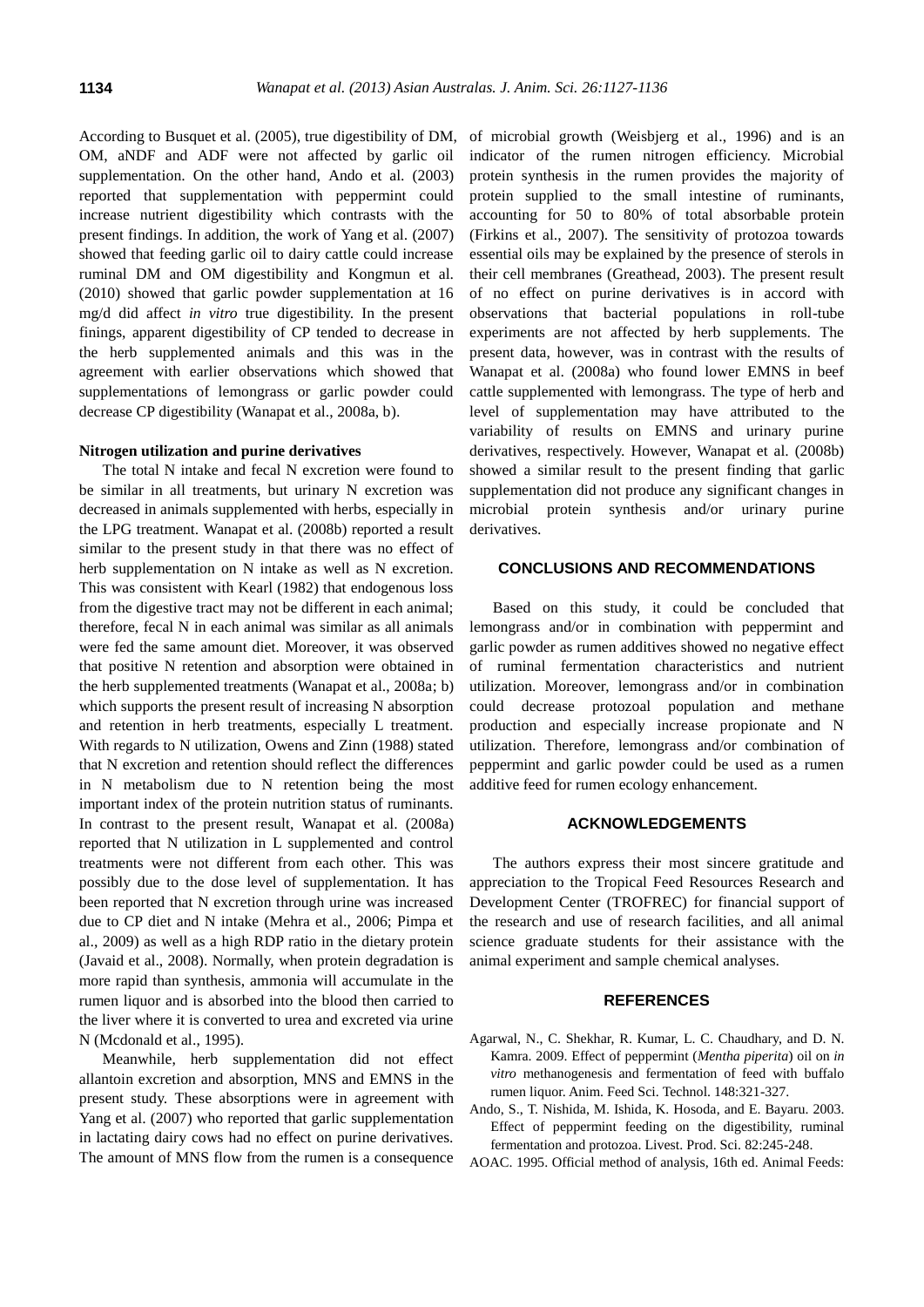Association of Official Analytical Chemists, Arlington, VA, USA. pp. 1-18.

- Bampidis, V. A., V. Christodoulou, E. Christaki, P. Florou-Paneri, and A. B. Spais. 2005. Effect of dietary garlic bulb and garlic husk supplementation on performance and carcass characteristics of growing lambs. Anim. Feed Sci. Technol. 121:273-283.
- Benchaar, C., H. V. Petit, R. Berthiaume, D. R. Ouellet, J. Chiquette, and P. Y. Chouinard. 2007. Effects of essential oils on digestion, ruminal fermentation, rumen microbial populations, milk production, and milk composition in dairy cows fed alfalfa silage or corn silage. J. Dairy Sci. 90:886-897.
- Bryant, M. P. 1974. Nutritional features and ecology of predominant anaerobic bacteria of the intestinal tract. Am. J. Clin. Nutr. 27:1313-1319.
- Busquet, M., S. Calsamiglia, A. Ferret, and C. Kamel. 2006. Plant extracts affect *in vitro* rumen microbial fermentation. J. Dairy Sci. 89:761-771.
- Busquet, M., S. Calsamiglia, A. Ferret, M. D. Carro, and C. Kamel. 2005. Effect of garlic oil and four of its compounds on rumen microbial fermentation. J. Dairy Sci. 88:4393-4404.
- Cardozo, P. W., S. Calsamiglia, A. Ferret, and C. Kamel. 2004. Effects of natural plant extracts on ruminal protein degradation and fermentation profiles in continuous culture. J. Anim. Sci. 82:3230-3236.
- Cardozo, P. W., S. Calsamiglia, A. Ferret, and C. Kamel. 2005. Screening for the effects of natural plant extracts at different pH on *in vitro* rumen microbial fermentation of a highconcentrate diet for beef cattle. J. Anim. Sci. 83:2572-2579.
- Castillejos, L., S. Calsamiglia, and A. Ferret. 2006. Effect of essential oil active compounds on rumen microbial fermentation and nutrient flow in *in vitro* systems. J. Dairy Sci. 89:2649-2658.
- Chen, X. B., and M. J. Gomes. 1995. Estimation of microbial protein supply to sheep and cattle based on urinary excretion of purine derivative- an overview of the technique details. Occasional publication, 1992. International feed resources unit, Rowett Research Institute, Aberdeen, UK.
- Chen, X. B., D. J. Kyle, and E. R. Ø rskov. 1993. Measurement of allantoin in urine and plasma by high-performance liquid chromatography with pre-column derivatization. J. Chromatogr. 617:241-247.
- Chi, M. S., E. T. Koh, and T. J. Steward. 1982. Effects of garlic on lipid metabolism in rats fed cholesterol or lard. J. Nutr. 112: 241-248.
- Crocker, C. L. 1967. Rapid determination of urea nitrogen in serum or plasma without deproteinization. Am. J. Med. Technol. 33:361-365.
- Davidson, P. M., and A. S. Naidu. 2000. Phyto-phenols. Pages 265-293 in Natural Food Antimicrobial Systems. A. S. Naidu, ed. CRC Press, Boca Raton, FL, USA.
- Erdman, R. A., G. H. Proctor, and J. H. Vandersall. 1986. Effect of rumen ammonia concentration on *in situ* rate and extent of digestion of feedstuffs. J. Dairy Sci. 69:2312-2320.
- Firkins, J. L., Z. Yu, and M. Morrison. 2007. Ruminal nitrogen metabolism: perspectives for integration of microbiology and nutrition for dairy. J. Dairy Sci. 90 (E. Suppl.):E1-E16.
- Galyean, M. 1989. Laboratory procedure in animal nutrition research, Department of Animal and Range Sciences, New

Mexico State University, Cig, NY, USA.

- Greathead, H. 2003. Plant and plant extracts for improving animal productivity. Proc. Nutr. Soc. 62:279-290.
- Hobson, P. N. 1969. Continuous culture of some anaerobic and facutatively anaerobic rumen bacteria. J. Gen. Microbiol. 38: 80-167.
- Hosoda, K., H. Matsuyama, W. Y. Park, T. Nishida, and M. Ishida. 2006. Supplementary effect of peppermint (*Menthapiperita*) on dry matter intake, digestibility, ruminal fermentation and milk production in early lactating dairy cows. Anim. Sci. J. 77: 503-509.
- Hosoda, K., T. Nishida, W. Y. Park, and B. Eruden. 2005. Influence of *Mentha piperita L*. (peppermint) supplementation on nutrient digestibility and energy metabolism in lactating dairy cows. Asian-Aust. J. Anim. Sci. 18:1721-1726.
- Hungate, R. E. 1969. A roll tube method for cultivation of strict anaerobes. In: Method in Microbiology (Ed. J. R. Norris, and D. W. Ribbons). Academic Publishers, New York, NY, USA, pp. 313.
- Javaid, A., M. Mahr-un-Nisa, M. Sarwar, and M. A. Shahzad. 2008. Ruminal characteristics, blood pH, blood urea nitrogen and nitrogen balance in *Nili ravi* buffalo (*Bubalus bulalis*) bulls fed diets containing various levels of ruminally degradable protein. Asian-Aust. J. Anim. Sci. 21:51-58.
- Kearl, L. C. 1982. Nutrient requirements of ruminants in developing countries, 1st ed. International Feedstuffs Institute, Utah State University, Logan, Utah, USA.
- Kongmun, P., M. Wanapat, P. Pakdee, and C. Navanukraw. 2010. Effect of coconut oil and garlic powder on *in vitro* fermentation using gas production technique. Livest. Sci. 127:38-44.
- Kongmun, P., M. Wanapat, P. Pakdee, C. Navanukraw, and Z. Yu. 2011. Manipulation of rumen fermentation and ecology of swamp buffalo by coconut oil and garlic powder supplementation. Livest. Sci. 135:84-92.
- Lewis, D. 1957. Blood urea concentration in relation to protein utilization in the ruminant. J. Agric. Sci. (Camb.) 48:438-446.
- Mapato, C., M. Wanapat, and A. Cherdthong. 2010. Effect of urea treatment of straw and dietary level of vegetable oil on lactating dairy cows. Trop. Anim. Health Prod. 42:1635-1642.
- Mcdonald, P., R. A. Edwards, J. E. D. Greenhalgh, and C. A. Morgan. 1995. In: Animal Nutrition 5th ed. Perntice Hall, USA, p. 693.
- McEwan, N. R., R. C. Graham, R. J. Wallace, R. Losa, P. Williams, and C. J. Newbold. 2002. Effect of essential oils on ammonia production by rumen microbes. Reprod. Nutr. Dev. 42(Suppl.1):S65. (Abstr.)
- McGuffey, R. K., L. F. Richardson, and J. I. D. Wilkinson. 2001. Ionophore for dairy cattle: current status and future outlook. J. Dairy Sci. 84:E194-E203.
- McIntosh, F. M., C. J. Newbold, R. Losa, P. Williams, and R. J. Wallace. 2000. Effects of essential oils on rumen fermentation. Reprod. Nutr. Dev. 40:221-222. (Abstr.)
- Mehra, U. R., M. Y. Khan, M. Lal, Q. Z. Hasan, and A. Das. 2006. Effect of sources of supplementary protein on intake, digestion and efficiency of energy utilization in buffalos fed wheat straw based diets. Asian-Aust. J. Anim. Sci. 19:638-644.
- Molero, R., M. Ibars, S. Calsamiglia, A. Ferret, and R. Losa. 2004. Effects of a specific blend of essential oil compounds on dry